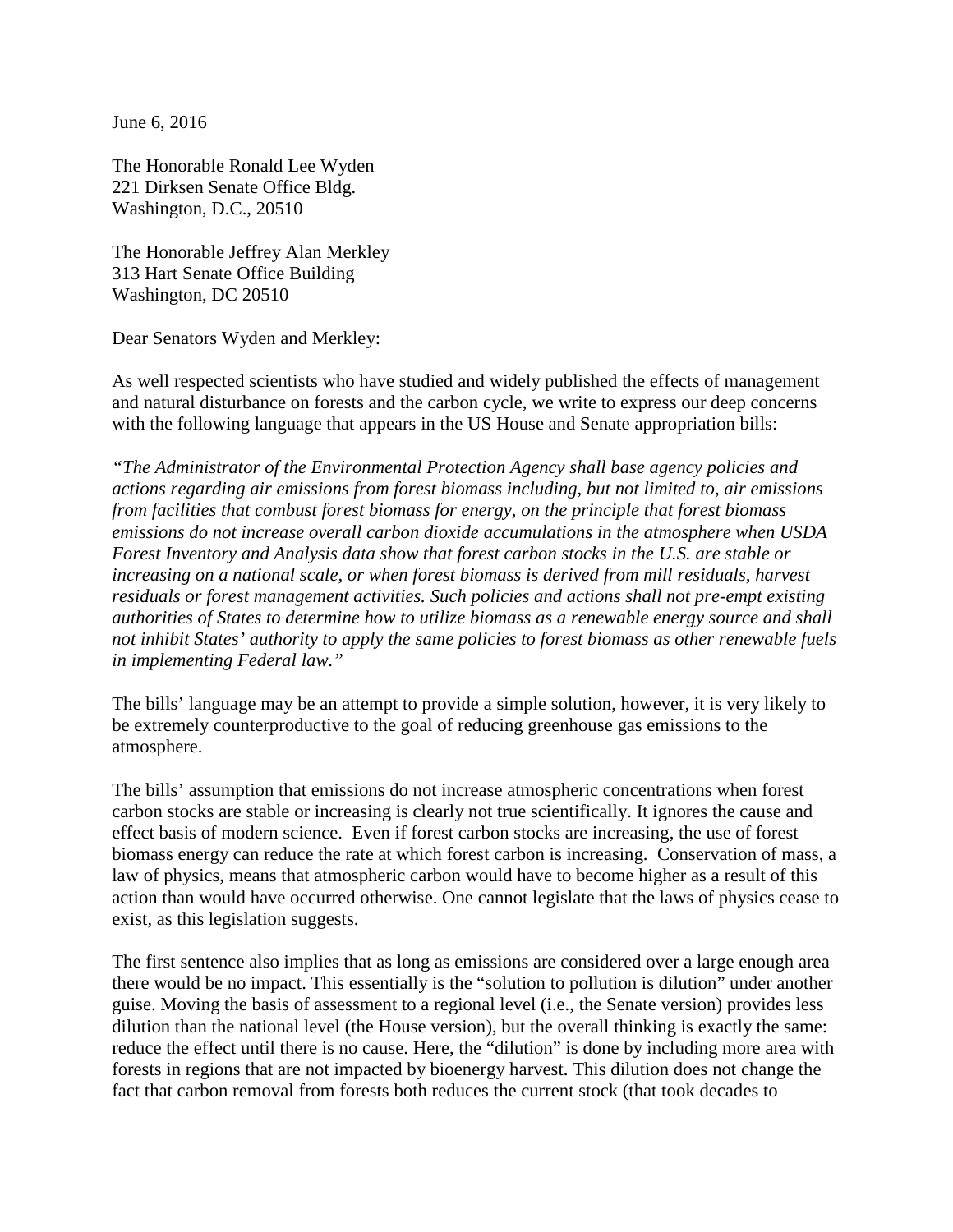centuries to accumulate) and the potential future stock. If the overall stock is reduced, then carbon emissions from the forest sector are higher (see Figure 1).

The use of USDA Forest Inventory (FIA) data appears sensible and we are sure it will play a role in any system that assesses the impact of forest harvest for biomass energy. We have used these data in some of our studies, which helped us to understand their limitations. Attempts to determine time trends from FIA data, especially subtle ones, are fraught with problems. There are instances in which that data have given misleading trends that we know do not exist (e.g., no increase in dead tree carbon after fires, a result that one can visibly see for decades). This is because until recent decades, the FIA used spatial sampling, and in some regions moved subplots out of disturbed areas into forested area that looked like the rest of the plot, hiding the effect of disturbances. Although recent measurements have involved the resampling of a percentage of the total number of plots annually, the time between remeasurement on each plot is 5 to 10 years. Assessments before that point involve a confounding of spatial differences with temporal ones. The fact that individual plots are only measured every 5 to 10 years means that a complete remeasurement of all the plots, the only way to clearly determine a temporal effect, takes far longer. One could only determine biomass energy harvest's effects on forests 10 to 20 years after implementation, at which point major negative effects may have already occurred. We fail to see how that would be helpful in guiding policy.

There are two other issues of concern if FIA data are the only source of information. First, FIA sampling is strongest at the regional to national level, but below that level the density of plots is variable depending on location. For example, even for major fires (e.g., the Biscuit Fire) FIA plots had to be supplemented with additional measurements to characterize changes. We question the likelihood FIA will provide an adequate sampling of forests impacted by biomass energy harvests. Inadequate sampling means that actual changes may go undetected. Second, a strength of an FIA-based system is that it is derived from field measurements, but that is also its weakness. That is because it is retrospective: there are no future inventories we can draw on now. Without ecosystem process modeling of possible future growing conditions (climate, soil fertility), one would not even be able to anticipate let alone mitigate against negative consequences to atmospheric carbon. We do not see how solely using a historic dataset is helpful in guiding policy.

Reference to logging residues, milling waste, and forest management activities in the quote above is problematical because it legislatively defies the conservation of mass law, a key building block of science for over 250 years. For example, it states that losses from harvest residuals do not contribute to atmosphere carbon. That is incorrect. How is it possible to take a store of carbon, burn it and not add it to the atmosphere? Mill waste is often used to generate energy, however, some is also used to create solid products such as particle board. If this milling waste is burned instead would this not add carbon to the atmosphere? If dead trees were salvaged and used for biomass energy, this draft legislation implies that no carbon would be added to the atmosphere. Again, this is not true. About 10-20% of the current national aboveground forest carbon stock is in dead trees, and burning this material could result in a major addition of carbon to the atmosphere. This would not reduce carbon emissions and it would not help mitigate climate change.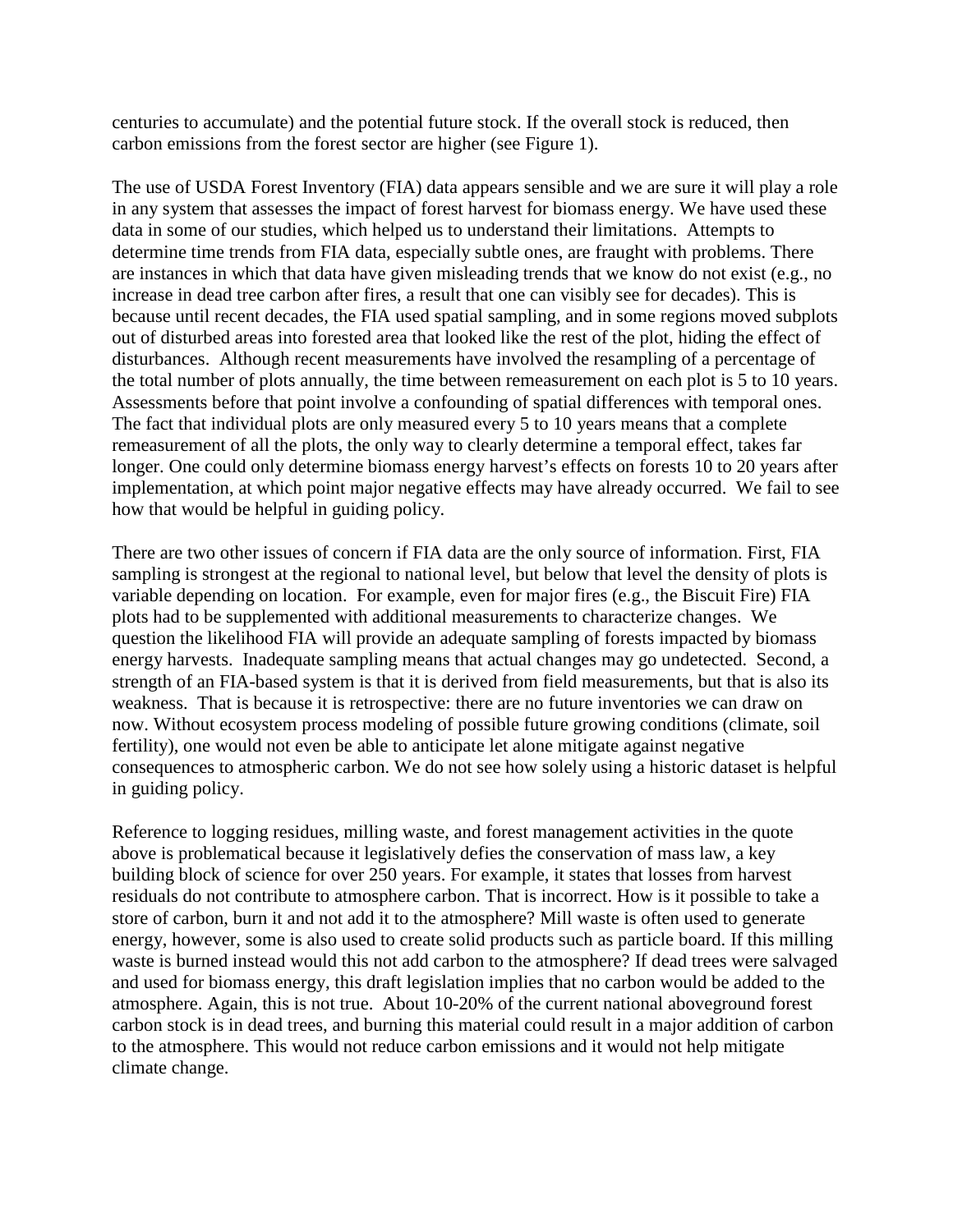In summary, we understand that setting a policy regarding forest biomass emissions has been challenging. We also understand our nation must respond more quickly and aggressively to the factors driving climate change. But large-scale bioenergy production from harvesting forests is not necessarily going to reduce emissions. Thus, we strongly urge you to avoid the temptation of creating a simplistic, fast solution that violates the most basic principles of science. Instead we encourage you to seek out sound scientific expertise on this problem. Indeed, the US EPA already has such a process in place and we urge you to allow this process of methods development and review to achieve a sound science-based and viable policy for the forest carbon sector.

Sincerely yours,

Male E, Hamon

Mark E. Harmon Beverly E. Law Richardson Chair and Professor Forest Science Professor, Forest Ecosystems & Society Oregon State University Oregon State University

BELaw